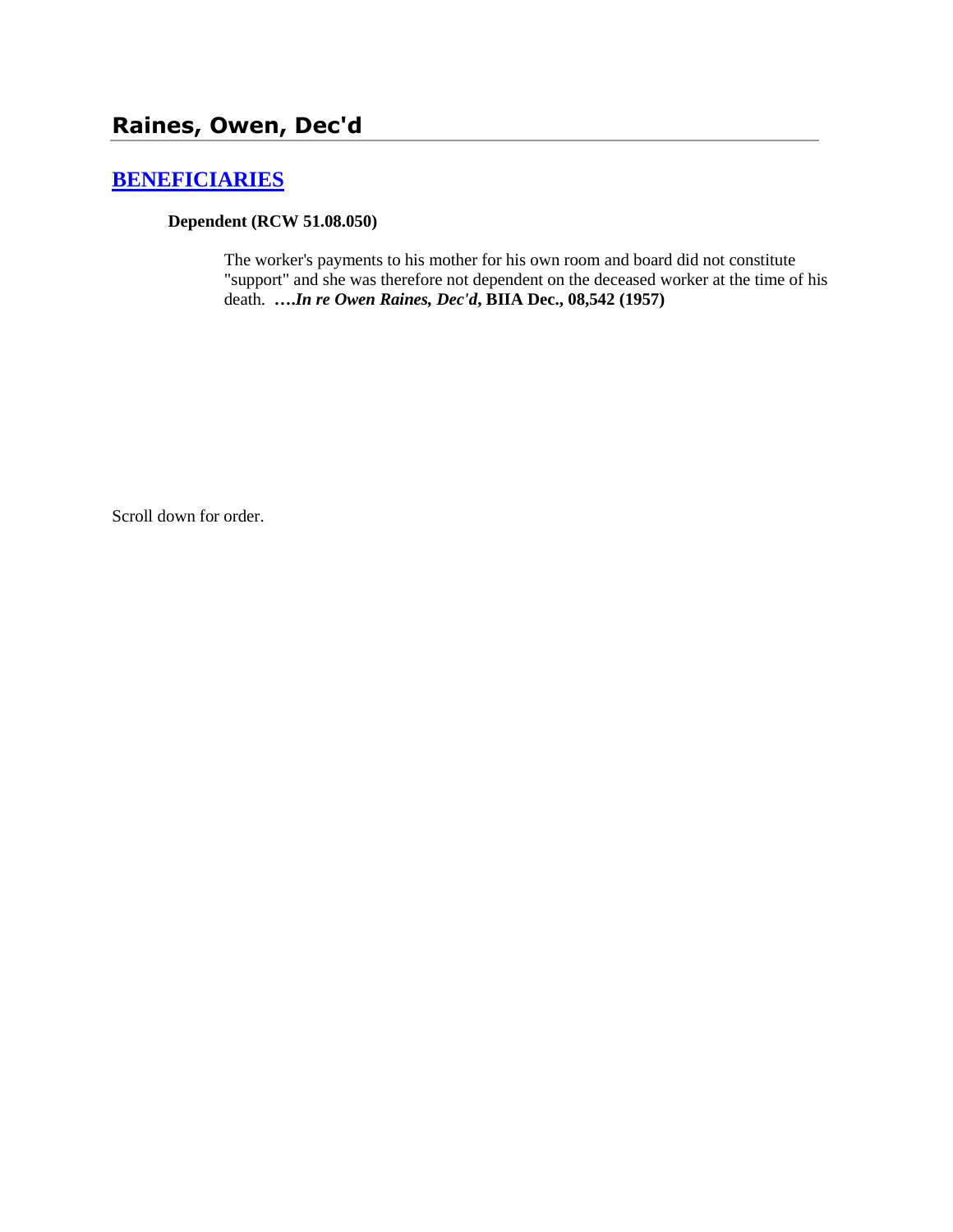### **BEFORE THE BOARD OF INDUSTRIAL INSURANCE APPEALS STATE OF WASHINGTON**

**)**

**IN RE: OWEN E. RAINES, DEC'D ) DOCKET NO. 8542**

**CLAIM NO. C-349561 ) DECISION AND ORDER**

APPEARANCES:

Petitioner, Hope Peterson, by Walthew, Warner and Keefe, per Thomas Keefe

Employer, George A. Schaut Construction & Logging Co., by George A. Schaut

Department of Labor and Industries, by The Attorney General, per Fred R. Butterworth, Assistant

Appeal filed by the petitioner, Hope Peterson, mother of the deceased workman, Owen E. Raines, on March 14, 1957, from an order of the supervisor of industrial insurance dated January 14, 1957, finding that there were no beneficiaries or dependents of the deceased workman and approving the petitioner's claim for payment of certain statutory allowances. **SUSTAINED**.

# **DECISION**

Owen E. Raines was fatally injured on August 16, 1956, while employed by the George A. Schaut Construction & Logging Co. He was 23 years old at the time of his death and left no widow or children. Subsequently a form "CLAIM FOR PENSION BY DEPENDENTS OTHER THAN WIDOW OR CHILDREN" signed by the petitioner on January 4, 1957, was filed with the department of labor and industries. The record discloses that Mrs. peterson signed this claim (exhibit two) at the request of the undertaker, who had conducted her son's funeral in order that he might receive payment for the burial expenses. It further appears that the word "None" was typewritten on the claim form following the heading "(2) Persons claiming dependency --" and all other portions of the claim pertaining to proof of dependency were unanswered. On January 14, 1957, the supervisor of industrial insurance entered the following order:

> "This claim coming on for adjudication and the Supervisor of Industrial Insurance having carefully considered all of the evidence,

> "THE DEPARTMENT FINDS that Owen E. Raines sustained a fatal injury on August 16th, 1956 while engaged in an employment which was subject to the provisions of the Compensation Act and there being no surviving beneficiaries or dependents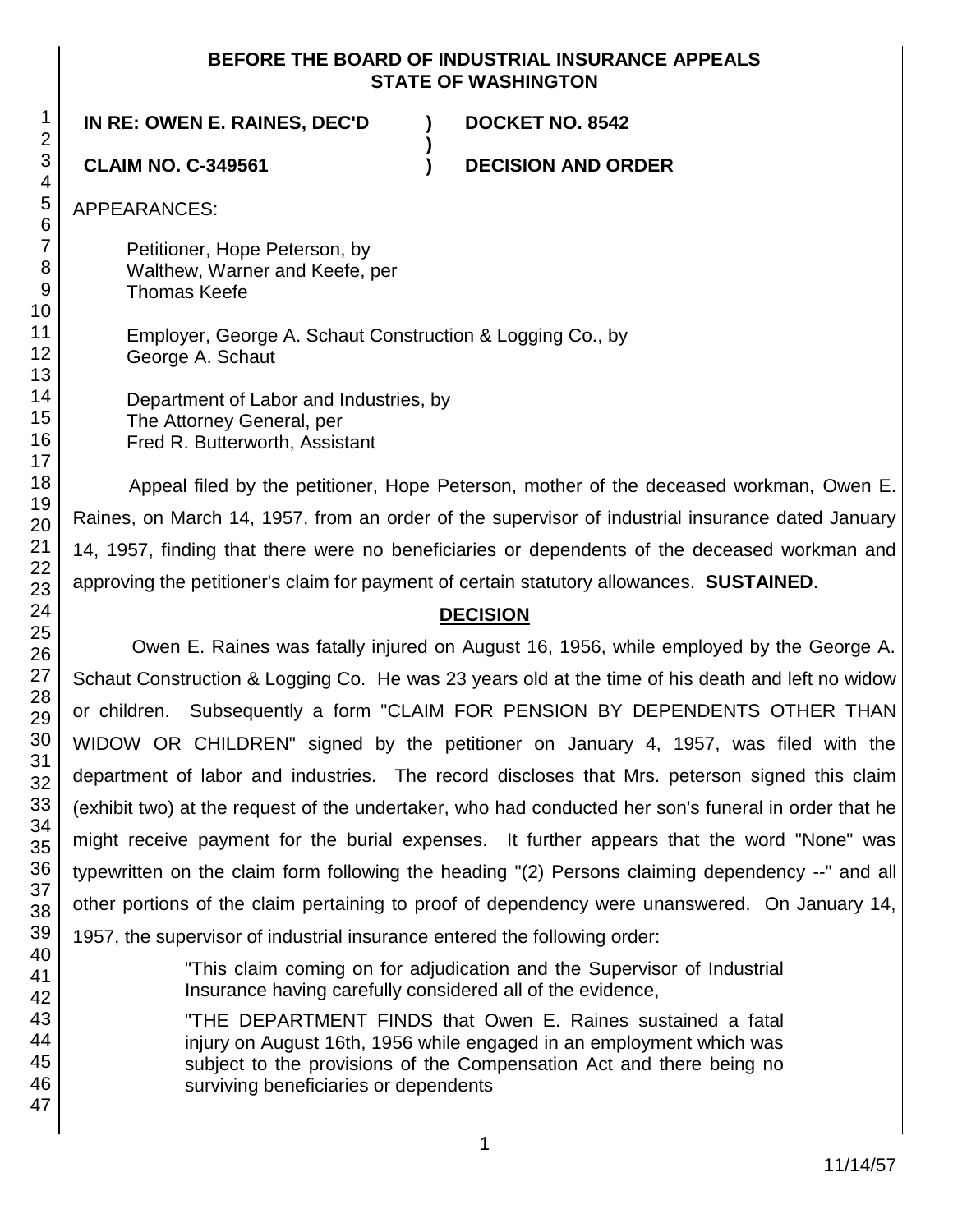"IT IS ORDERED that the claim filed by Mrs. Hope Peterson, the surviving mother, be approved for the payment of the statutory allowance of \$300.00 and that in addition thereto the statutory allowance for burial expense shall be paid and the claim thereupon closed."

Petitioner thereafter, on January 28, 1957, informed the department by letter that her son, prior to his death, was contributing to her support and on March 14, 1957, filed an appeal to this board from the supervisor's order of January 14, 1957, alleging that she was entitled to compensation under the act as a dependent of the deceased workman.

By agreement of all interested parties the sole issue to be determined by this appeal is whether or not the petitioner was, in fact, a dependent of her son at the time of his death.

R.C.W. 51.08.050, defines dependent to mean certain specified relatives of the deceased workman "who at the time of the accident are actually and necessarily dependent in whole or part for their support upon the earnings of the workman." R.C.W. 51.32.050(6) provides in part that:

> "If the workman leaves no widow, widower or child, but leaves a dependent or dependents, a monthly payment shall be made to each dependent equal to fifty percent of the average monthly support actually received by such dependent from the workman during the twelve months next preceding the occurrence of the injury, but the total payment to all dependents in any case shall not exceed seventy-five dollars per month... The payment to any dependent shall cease if and when, under the same circumstances, the necessity creating the dependency would have ceased if the injury had not happened."

R.C.W. 51.28.060 provides in part as follows:

"A dependent shall at all times furnish the Department with proof satisfactory to the Director of the nature, amount and extent of the contribution made by such deceased workman..." (Emphasis added)

The claimant in this case did not comply, nor did she attempt to comply with the last statute above quoted. In fact, she made no claim for an allowance as a dependent of the deceased workman. Presumably the first knowledge the department had of any such contention by the petitioner was when she filed her notice of appeal. However, the question of whether or not this appellate board may properly consider a claim made for the first time in an appeal to the board and the question of the claimant's failure to comply with R.C.W. 51.28.060 with reference to proof of dependency, were not raised by the department and, as heretofore noted, its counsel stipulated and agreed that the issue to be determined on this appeal was whether or not the petitioner was, in fact, a dependent of

1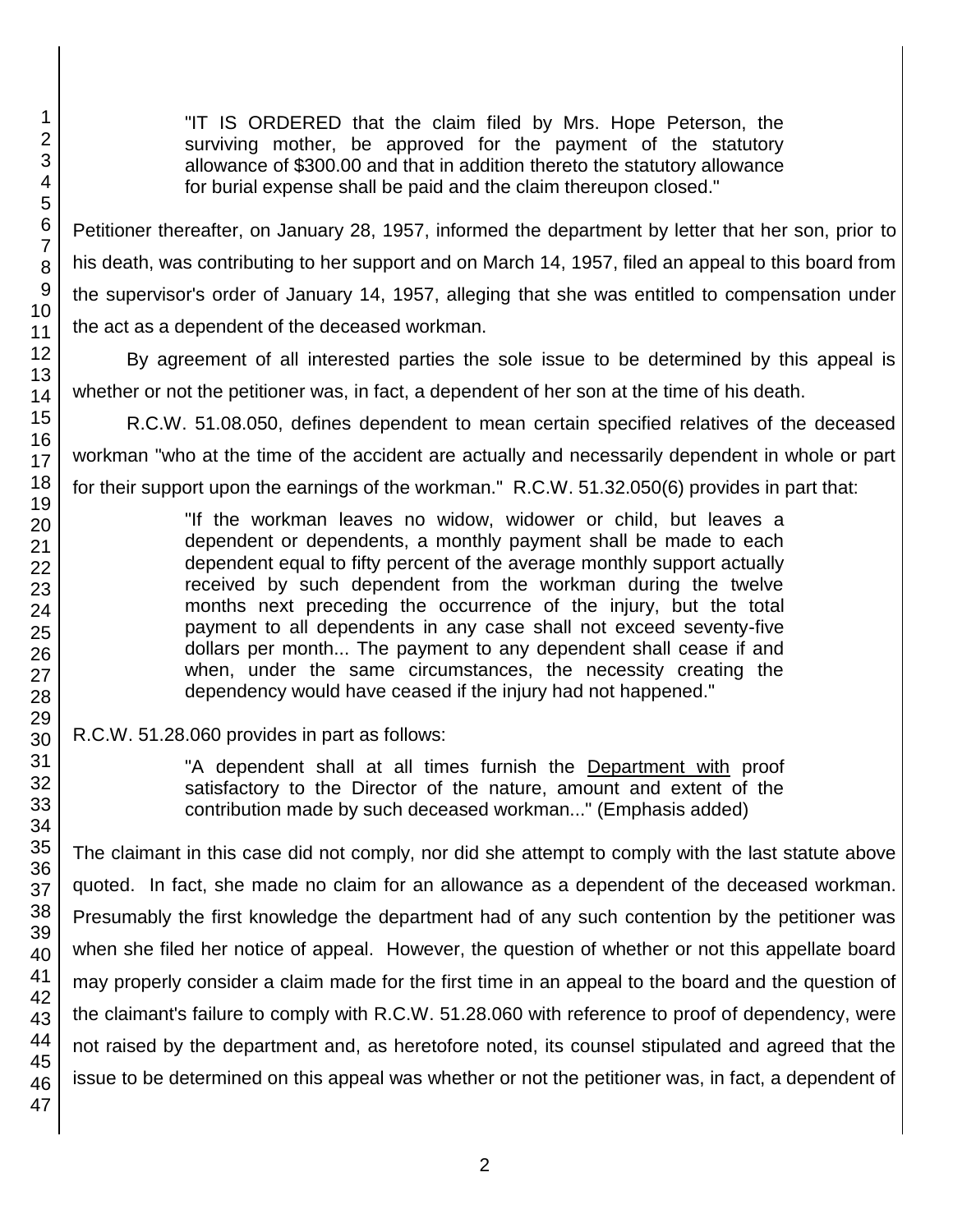her son at the time of his death. The board will therefore consider the issue presented by stipulation of the parties.

The only evidence in this record was submitted on behalf of the petitioner and the material facts established thereby are essentially as follows: The petitioner was divorced in 1945 from the father of her son, Owen E. Raines, and his sister Gloria. Gloria married in 1946 and since that time she and her husband have maintained their own home in North Bend, Washington. She has never contributed anything toward the living expenses of the petitioner and her present husband, Charles A. Peterson. The petitioner married Mr. Peterson in 1946 and since then they have maintained a home (rent free) for themselves and Mrs. Peterson's son, Owen, in one of two houses located on a small acreage near Snoqualmie, Washington, owned by Mrs. Peterson's parents who live in the other house. Mr. Peterson, who is 62 years old, was employed steadily from about 1948 until December 12, 1955. He did no work after that time, except work around the home, including the cultivation of a garden. When he worked prior to December 12, 1955, Mr. Peterson earned \$16.00 per day and thereafter he received unemployment compensation in the sum of \$35.00 a week until January, 1957.

The deceased, Owen Raines, enlisted in the army in 1948 when he was only 15 years old. However, he was discharged the following year because he was under age. He again entered the army in January, 1953, and served until August, 1954. After his last discharge from the army, Owen worked for a time for the Weyerhaeuser Timber Company and he then drew unemployment compensation from approximately January through May, 1955. He then obtained employment near his home from about June until December, 1955, and then again drew unemployment compensation from December, 1955, through February, 1956, when he was no longer eligible. He lived at home with his mother and stepfather during this entire period after he was discharged from the army and during this period paid his mother \$15.00 per week when he was employed and \$10.00 out of his unemployment compensation when he was unemployed. After February, 1956, he continued to live at home for two or three months although unemployed and not drawing any unemployment compensation. In April or May, 1956, he went to Oregon, where he obtained work in the logging industry. Owen returned home about the middle of July, 1956, and then obtained employment with the George A. Schaut Construction and Logging Co., a little over two weeks prior to his fatal injury.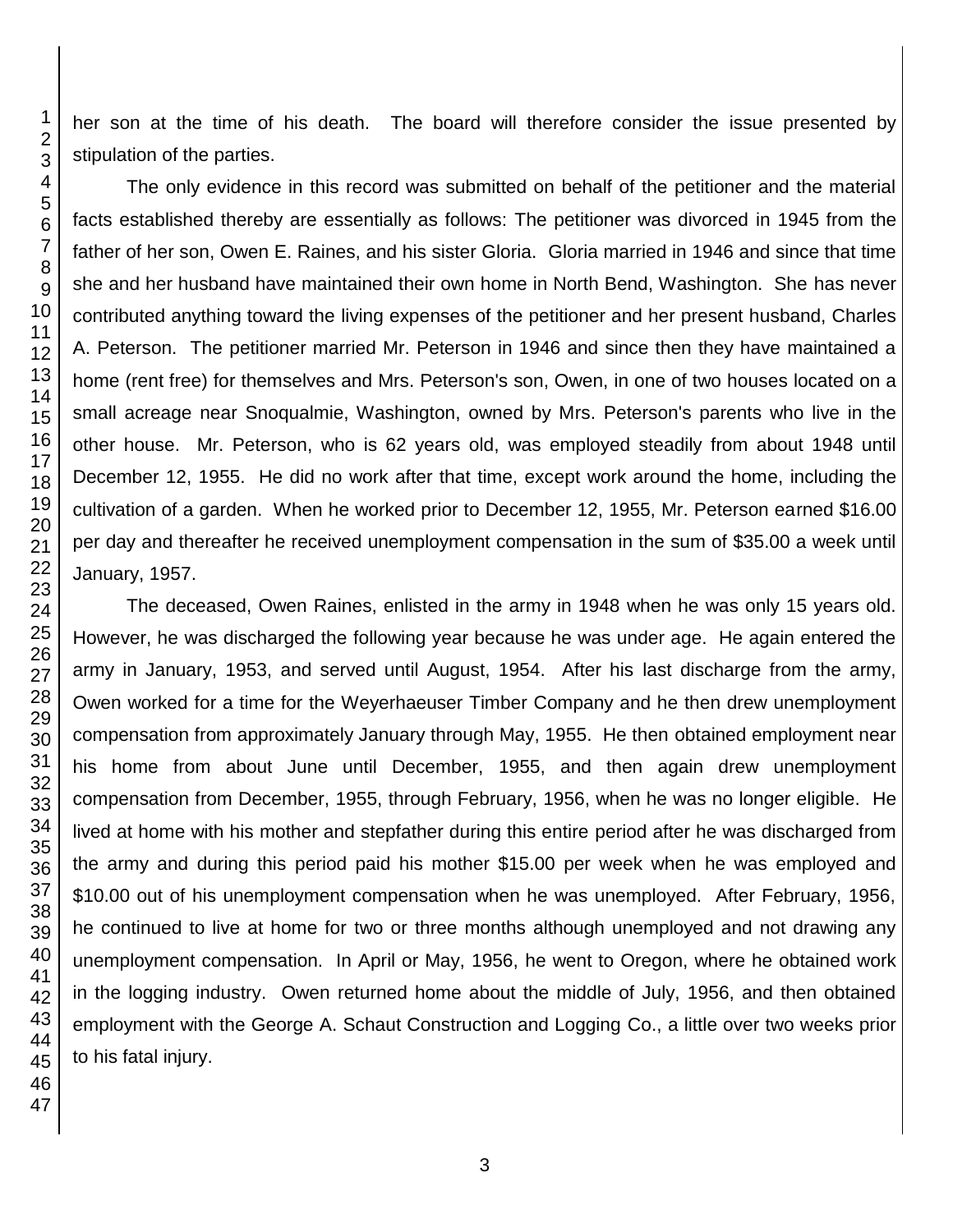When asked approximately how much her son contributed to her support after he was released from the army, Mrs. Peterson answered:

> "A When he first got out of the service he had to pay his way and he gave me some, at that time, but during the time he was on unemployment he gave me \$10.00 a week."

As heretofore stated, Owen gave his mother \$15.00 per week while he was employed, but she testified that during the six-month period prior to his death, the only contribution he made was the sum of \$30.00 which he sent to her from Oregon. However, she stated that he also gave her the sum of \$100.00 from his soldier's bonus check in January, 1956, and bought two suits of underwear for this stepfather in the fall of 1955. She also stated that while her son was living at home she "did his washing - made his lunch and things like that."

In the board's opinion, the evidence in this case as above summarized is insufficient to establish that the petitioner was dependent upon her son for support at the time of his death or the twelve-month period immediately preceding his death. It seems to the board that the only reasonable inference which may be drawn from the petitioner's testimony that after her son got out of the service "he had to pay his way," is that the money which he thereafter gave his mother was considered as payment for his own board, room and laundry. The burden was on the petitioner to establish that at the time of her son's fatal injury she was "actually and necessarily dependent in whole or in part" upon her son's earnings for her support, and she presented no evidence to establish that the sums of money she received from her son during the 12-month period immediately prior to his death exceeded the value of the board and room furnished to her son.

The necessary elements which must be shown to establish dependency are stated as follows in 58 Am. Jur. Workmen's Compensation, Sec. 162:

> "As a very general proposition, it may be said that a dependent is one who looked to or relied on the decedent for support and maintenance. Reliance must have been placed upon the deceased employee to provide the applicant for compensation, in some measure or to some extent, with his or her future living expenses. And where this is the case, it is not material that the contributions were made at irregular intervals, or in differing amounts, nor that the money was paid in accordance with the provisions of a contract. The purpose of the statute is to provide the workman's dependent in future with something in substitution for what has been lost by the workman's death, and, consequently, to establish dependency the applicant for compensation must show that he or she had reasonable grounds to anticipate future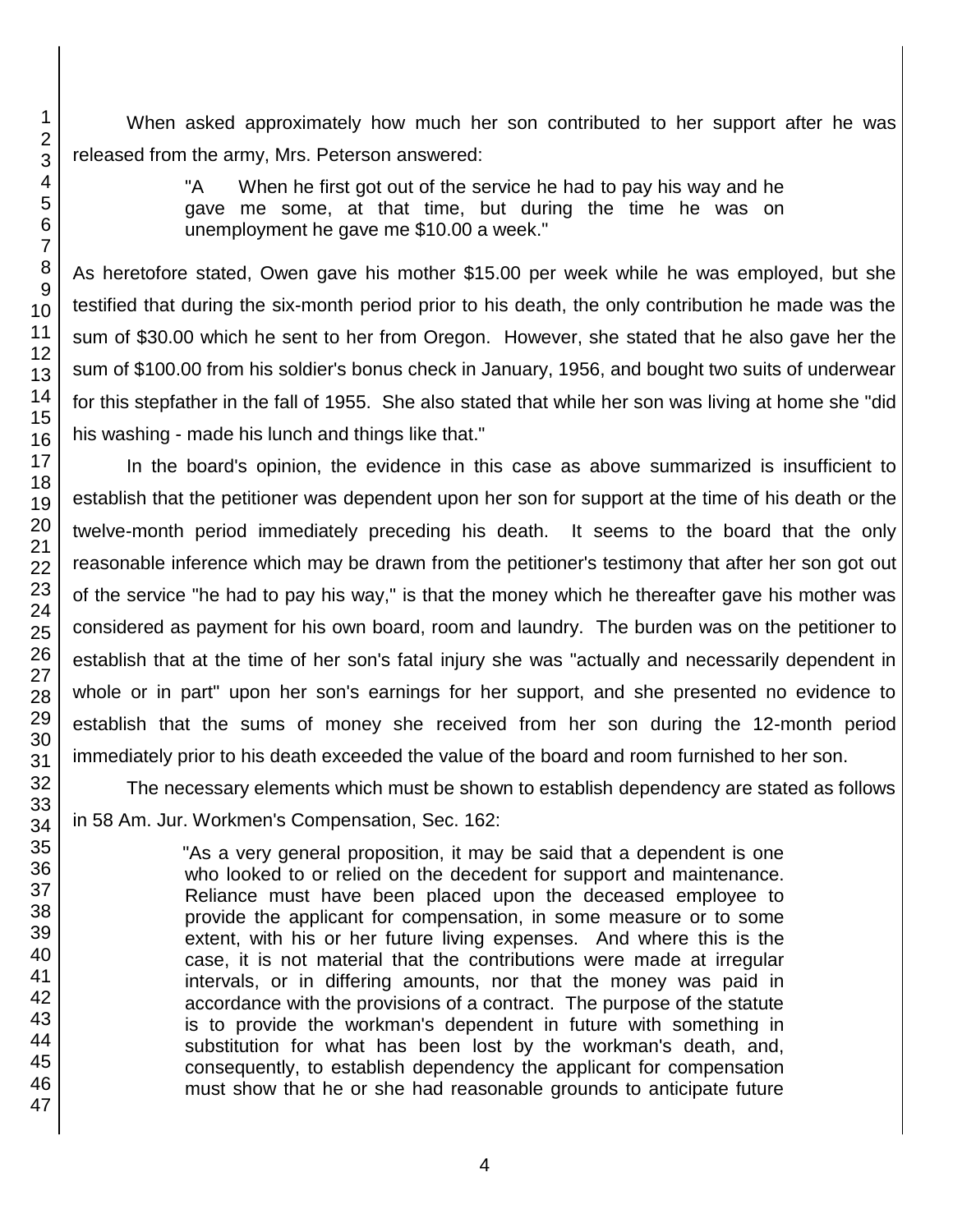support from the decedent. This reasonable expectation of continuing or future support and maintenance seems to be the true criterion as to who are dependents."

It is not necessary, of course, that a person be entirely and absolutely dependent on a workman for the bare necessities of life, in order to qualify as a dependent under the workmen's compensation act, but it is necessary that a deceased workman must have been "looked to, depended and relied on, in substantial part by the family for means of reasonable support." (Emphasis added) McIntire v. Department of Labor and Industries, 125 Wash. 370.

In the case here under consideration, the evidence, in the board's opinion, falls far short of establishing that the petitioner looked to, depended and relied on her son in substantial part for her support. The deceased actually lived in his mother's home for a period of approximately two months in the 12-month period prior to his death during which he made no contributions to his own support. It is reasonable to infer that the payment of \$100.00 made by the deceased out of his soldier's bonus to his mother, as well as the \$30.00 which he sent to her while he was in Oregon, was considered to be for his board and room during the period when he was neither working nor drawing unemployment compensation. Even if this were not true, the courts have generally held that occasional gifts or contributions not relied on for support do not establish dependency. Horne v. Curtis-Wright Corp. 271 App. Div. 1033, 68 N.Y. S. 864 (1947); Betor v. National Biscuit Company, 85 Mont. 481, 180 Pac. 641 (1929); Ind. Comm. v. Likens, 23 Ohio App. 167, 155 N.E. 414 (1926); Pieters v. Drake-Williams-Mount Co. 142 Neb. 315; 6 N.W. (2d) 69 (1942); Rodriguez v. Tex. Emp. Ins. Assn. (Tex. Civ. App.) 35 S.W. (2d) 510 (1931); Pollock Stockton Shipbuilding Company v. Brown, (C.C.A. 7th ) 185 F. (2d) 37 (1950).

# **FINDINGS**

In view of the foregoing, and after reviewing the entire record herein, the board finds as follows:

1. Owen E. Raines, sustained a fatal injury on August 16, 1956, while employed by the George A. Schaut Construction & Logging Co. He was 23 years old at the time of his death and left no widow or children. On or about January 4, 1957, the petitioner, Hope Peterson, mother of the deceased workman, filed a "CLAIM FOR PENSION BY DEPENDENTS OTHER THAN WIDOW OR CHILDREN" with the department of labor and industries. Said claim, signed by the petitioner, contained the statement that there were no dependents of the deceased workman and the petitioner did not furnish the department with any information or